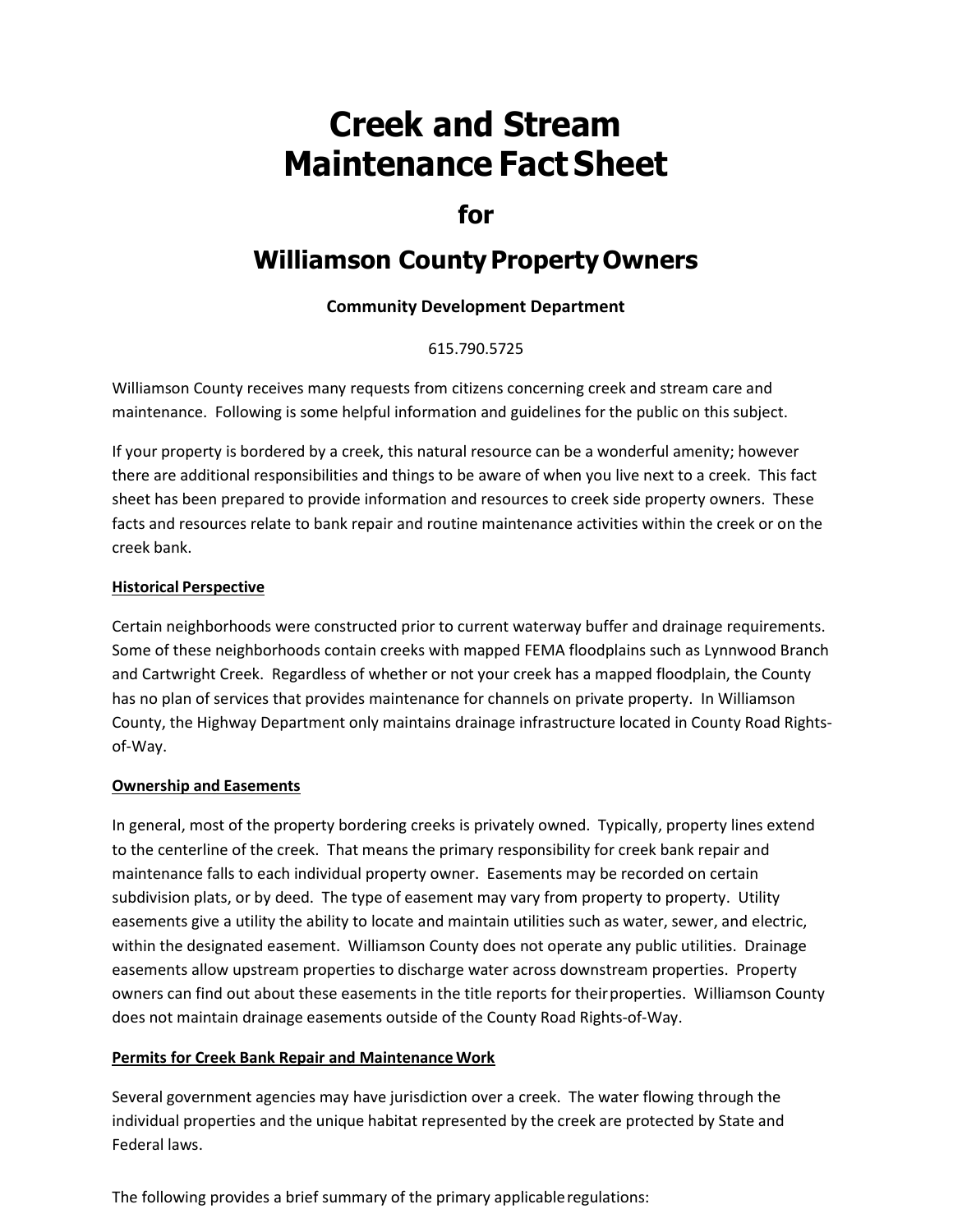Federal: Since the creeks are considered "waters of the United States," the U.S. Army Corps of Engineers has the authority under the Clean Water Act (Section 404) for activities that involve the placement of fill (including rip rap) within the stream channel. The National Marine Fisheries and Fish and Wildlife Service also regulate habitat in the creek and adjacent vegetation.

State: The Tennessee Department of Environment and Conservation (TDEC) has the authority over work in stream channels for both water quality and habitat issues.

Local Requirements: Work adjacent to creek banks is also subject to local regulations depending on the type of work proposed. Construction of any structure in proximity to the creek is subject to local zoning and could possibly require a building permit. Prior to beginning any project located in close proximity to a creek, the property owner should begin by contacting the Williamson County Community Development Department. Properties located in flood prone areas have additional requirements that must also be met.

#### Routine Creek Maintenance by Property Owners

The creek channel is not a static environment and erosion is a natural part of the creek system. Properties in close proximity to the creek create a situation where significant bank erosion is undesirable, requiring ongoing maintenance to keep erosion in check. As previously stated, required maintenance of creek banks is the responsibility of the property owner and in some cases requires permits.

Property owners should seek advice before they attempt creek bank maintenance activities. Some activities can be more harmful than helpful. For example, many property owners believe the creek should be devoid of any debris, including woody materials, and that vegetation should be removed to prevent flooding. However, vegetation is vital to prevent erosion, and both vegetation and woody materials are essential to a healthy creek environment. One of the easiest things property owners can do is keep the creek bank as open and free of structures or stored materials as possible. Decks and structures placed too close to the creek bank tend to destabilize the bank and create problems during flood events. Another important activity is routine maintenance of large trees. Fallen trees or large limbs can obstruct drainage systems and may increase localized flooding during a storm.

#### Activities that DO NOT require permits:

• Removing manmade trash or debris that is on the creek bank or in the creek.

• Minor trimming of vegetation on creek bank. Focus on removal of low limbs while maintaining upper vegetation for creek shading.

#### Activities that MAY require permits (contact the above number):

• Large scale debris removal, other than manmade, from the streambed below ordinary high water. The ordinary high water mark is typically about half way up the bank in the larger creeks, but is officially determined using several channel characteristics and in small channels could include to the top of the bank.

• Vegetation or tree removal which includes root balls and destabilizes the bank